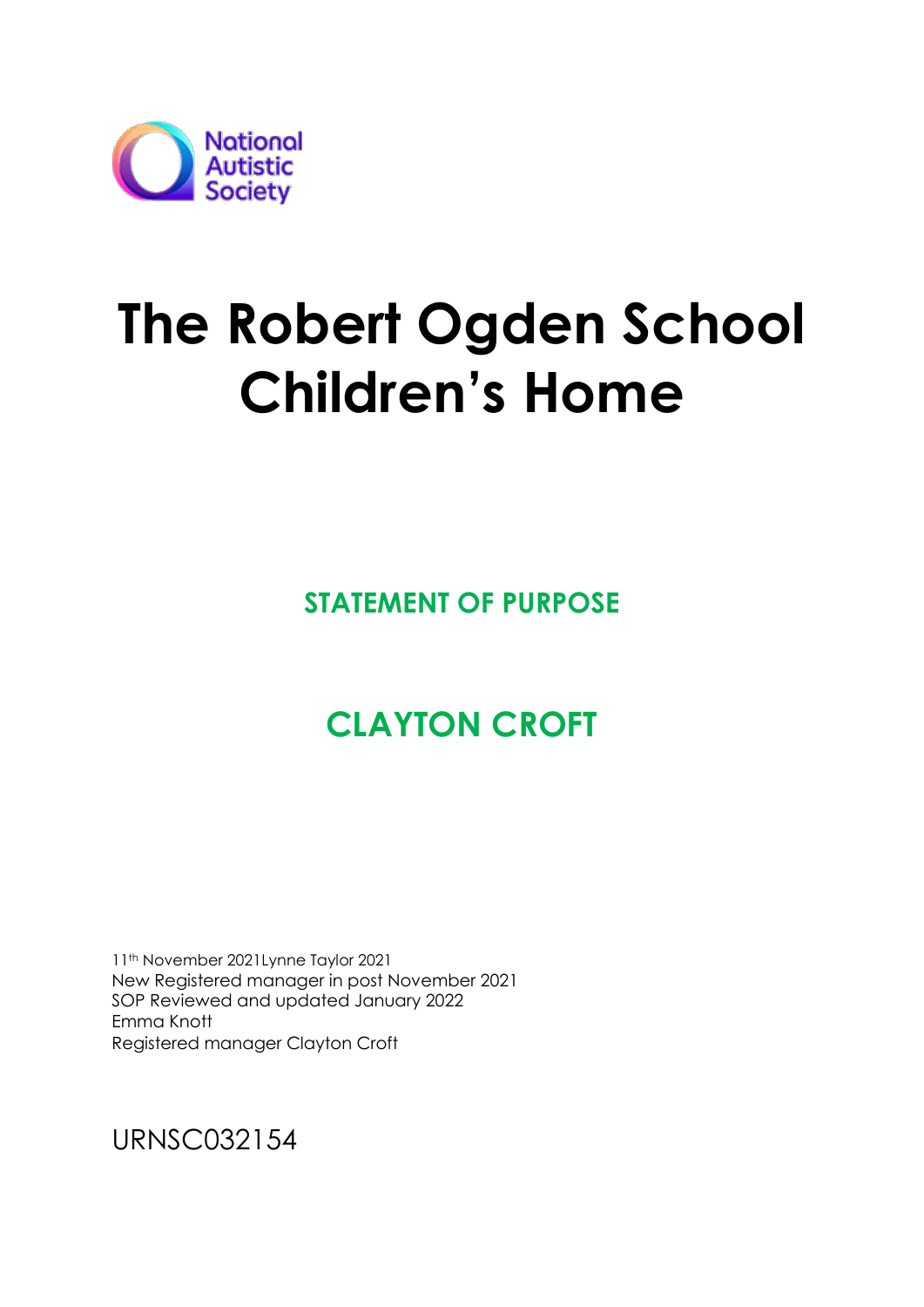# **ROBERT OGDEN SCHOOL CHILDREN'S HOME CLAYTON CROFT**

# **STATEMENT OF PURPOSE – CONTENTS**

|                                   |                                                                                                                                                                                                                                                                                                                                                                               | Page |  |  |  |  |
|-----------------------------------|-------------------------------------------------------------------------------------------------------------------------------------------------------------------------------------------------------------------------------------------------------------------------------------------------------------------------------------------------------------------------------|------|--|--|--|--|
| Quality and purpose of care       |                                                                                                                                                                                                                                                                                                                                                                               |      |  |  |  |  |
| 1.                                | $5\overline{)}$<br>A statement of the range of needs of the children for whom it is<br>intended that the children's home is to provide care and<br>accommodation                                                                                                                                                                                                              |      |  |  |  |  |
| 2.                                | Details of the children's home's ethos, the outcomes that the home 5<br>seeks to achieve and its approach to achieving them                                                                                                                                                                                                                                                   |      |  |  |  |  |
| 3.                                | A description of the accommodation offered by the home,<br>including:<br>how accommodation has been adapted to the needs of<br>(a)<br>children cared for by the children's home;<br>the age range, number and sex of children for whom it is<br>(b)<br>intended that accommodation is to be provided<br>the type of accommodation, including sleeping<br>(c)<br>accommodation | 6    |  |  |  |  |
| 4.                                | $\overline{7}$<br>A description of the location of the home                                                                                                                                                                                                                                                                                                                   |      |  |  |  |  |
| 5.                                | The arrangements for supporting the cultural, linguistic and<br>7<br>religious needs of children                                                                                                                                                                                                                                                                              |      |  |  |  |  |
| 6.                                | Detail of who to contact if a person has a complaint about the<br>7<br>Home and how that person can access the home's complaints<br>policy                                                                                                                                                                                                                                    |      |  |  |  |  |
| 7.                                | Details of how a person, body or organisation involved in the care<br>8<br>or protection of a child can access the home's child protection<br>policies or the behaviour management policy                                                                                                                                                                                     |      |  |  |  |  |
| <b>Views, wishes and feelings</b> |                                                                                                                                                                                                                                                                                                                                                                               |      |  |  |  |  |
| 8.                                | A description of the home's policy and approach to consulting<br>children about the quality of their care                                                                                                                                                                                                                                                                     | 8    |  |  |  |  |
| 9.                                | A description of the home's policy and approach in relation to: -<br>anti-discriminatory practice in respect of children and their<br>(a)<br>families; and                                                                                                                                                                                                                    | 8    |  |  |  |  |

(b) children's rights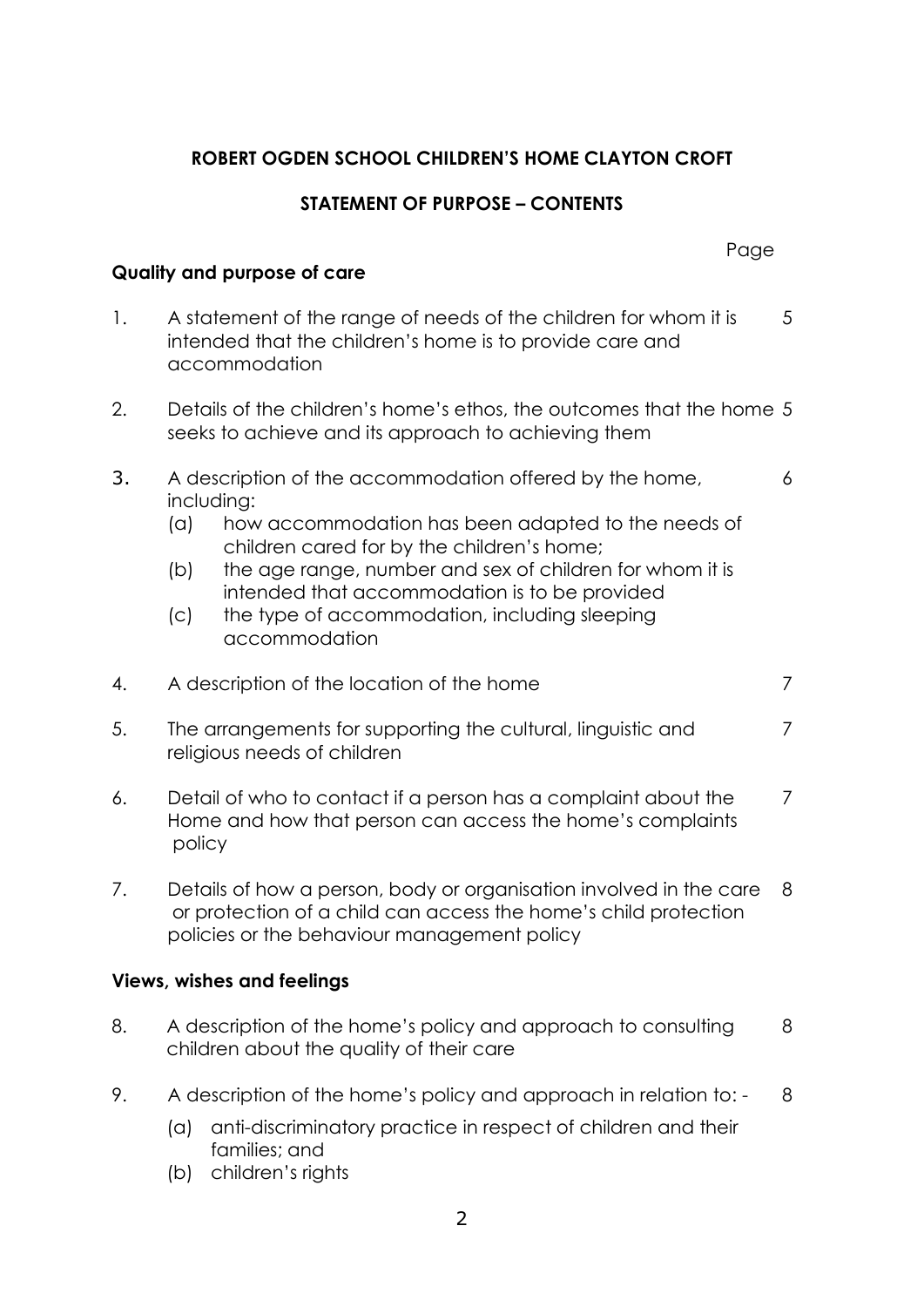# **Education**

- 10. Details of provision to support children with special educational 9 needs.
- 11. If the home is registered as a school, details of the curriculum 9 provided by the home and the management and structure of the arrangements for education.
- 12. If the home is not registered as a school, the arrangements for 9 children to attend local schools and the provision made by the home to promote children's educational attainment.

# **Enjoyment and achievement**

13. The arrangements for enabling children to take part in and benefit 10 from a variety of activities that meet their needs and develop and reflect their creative, intellectual, physical and social interests and skills.

# **Health**

- 14. Details of any healthcare or therapy provided, including 10
	- (a) details of the qualification and professional supervision of the staff involved in providing any healthcare or therapy; and
	- (b) information about how the effectiveness of any healthcare or therapy provided is measured, the evidence demonstrating its effectiveness and details of how the information or the evidence can be accessed

# **Positive relationships**

15. The arrangements for promoting contact between children and 11 their families and friends

# **Protection of children**

- 16. A description of the home's approach to the monitoring and surveillance of children 12
- 17. Details of the home's approach to behavioural support including 12 information about: -
	- (a) the home's approach to restraint with respect to children accommodated there;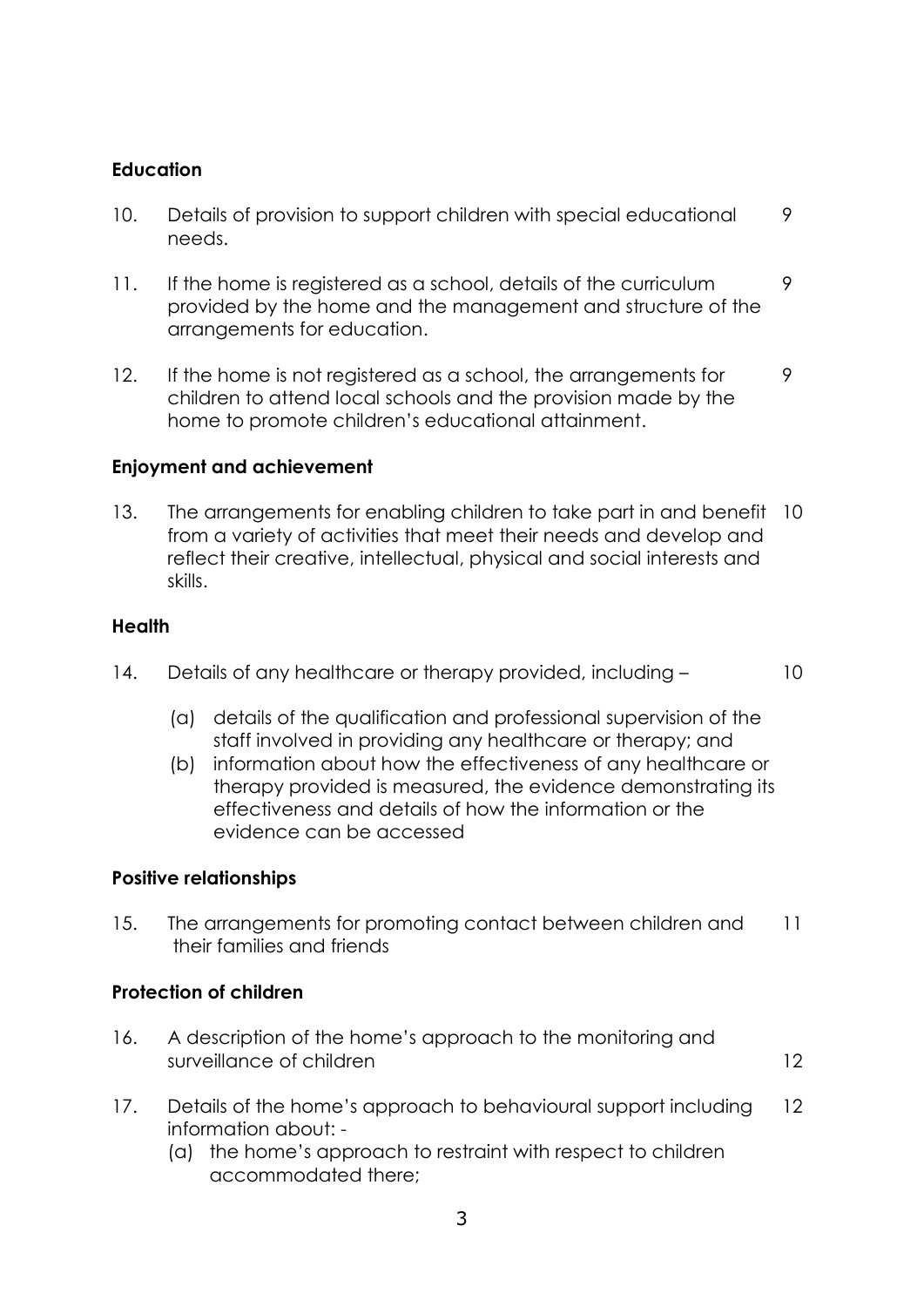(b) how persons working in the children's home are trained in the use of restraint and how their competence is assessed.

### **Leadership and management**

- 18. The name and work address of 13 (a) the registered provider (b) the responsible individual (if one is nominated) and (c) the reaistered manager (if one is appointed)
- 19. Details of the experience and qualifications of staff, including any 14 staff commissioned to provide education and health care.
- 20. Details of the management and staffing structure of the home 17includingarrangements for the professional supervision of staff employed at the children's home, including staff that provide education or health care.
- 21. If the staff are all of one sex, or mainly of one sex, a description of 17 how the children's home promotes appropriate role models of both sexes.

# **Care planning**

22. Any criteria used for the admission of children to the home, 17 including any policies and procedures for emergency admission.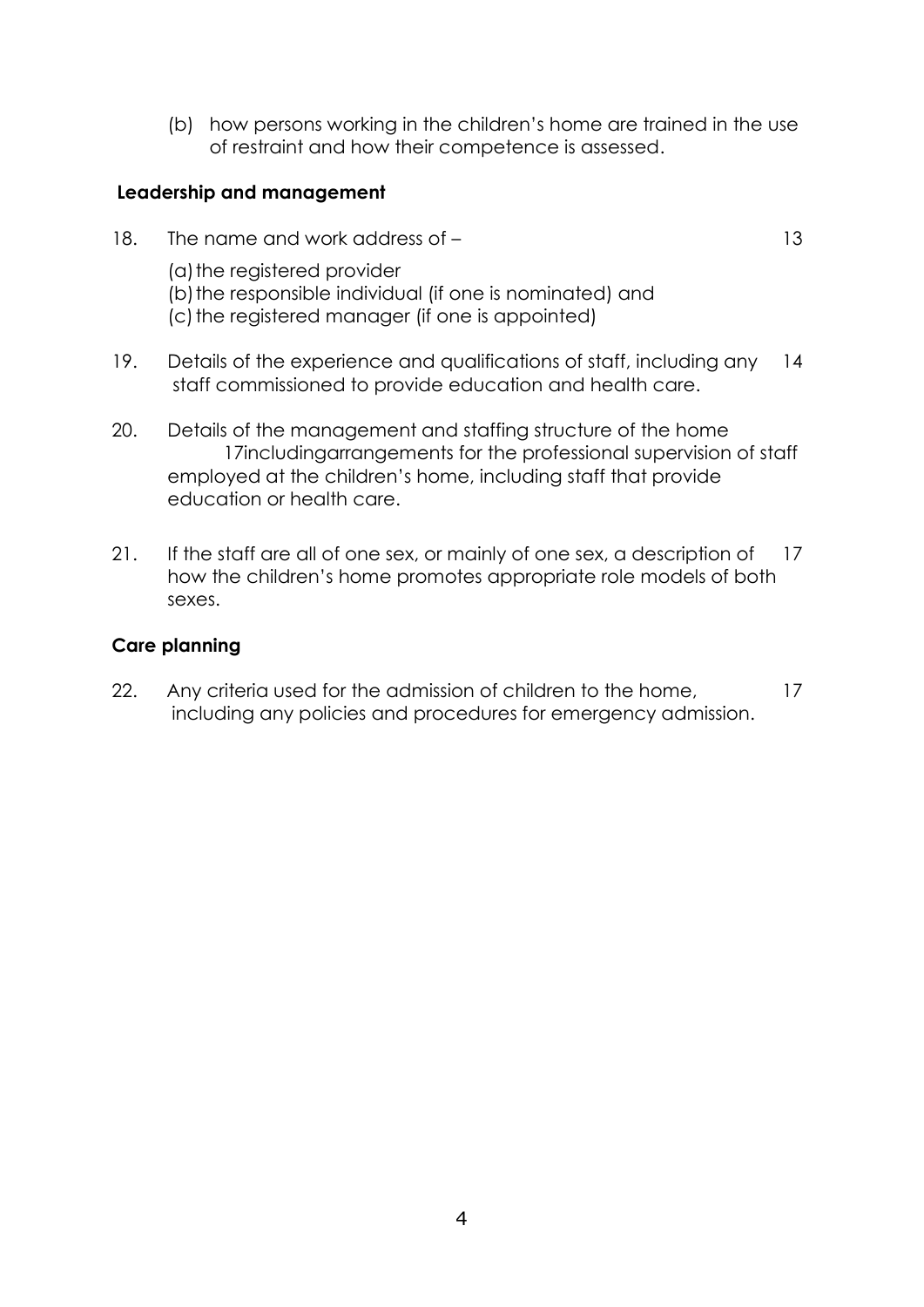# **ROBERT OGDEN SCHOOL CHILDREN'S HOME CLAYTON CROFT**

# **STATEMENT OF PURPOSE**

# **Caring for children**

#### **1. A statement of the range of needs of the children for whom it is intended that the children's home is to provide care.**

The intended age range of children and young people are 8 to 18 years of age inclusive. However, due to the close links with the school it is envisaged that some young people may be at the home until they are 19 years of age to ensure a smooth transition to an appropriate adult provision or alternative. All gender of children and young people are encouraged and welcomed to visit the home and were appropriate will be thoroughly assessed and invited to move into the Home.

The Home cares nurtures and supports children and young people with a primary diagnosis of Autistic Spectrum Condition and associate conditions such as learning disability, ADHD and mild to extreme physical challenging behaviours.

Some children/ young people have higher levels of supervision to enable them to stay safe whilst also providing opportunity to take part in external activities and new experiences.

#### **2. Details of the home's ethos and the outcomes that the home seeks to achieve and its approach to achieving them.**

The aim of the Home is to provide a positive, caring environment that promotes the development of the whole child and offer individual person-centred care within the SPELL framework.

The children are encouraged and supported to develop skills through a range of experiences. Emphasis is given to social and life skills, the development of recreational and leisure skills, group living and community involvement.

The child/young person's input is always encouraged and tailored opportunities for the child to contribute are in place following collaborative working with SALT.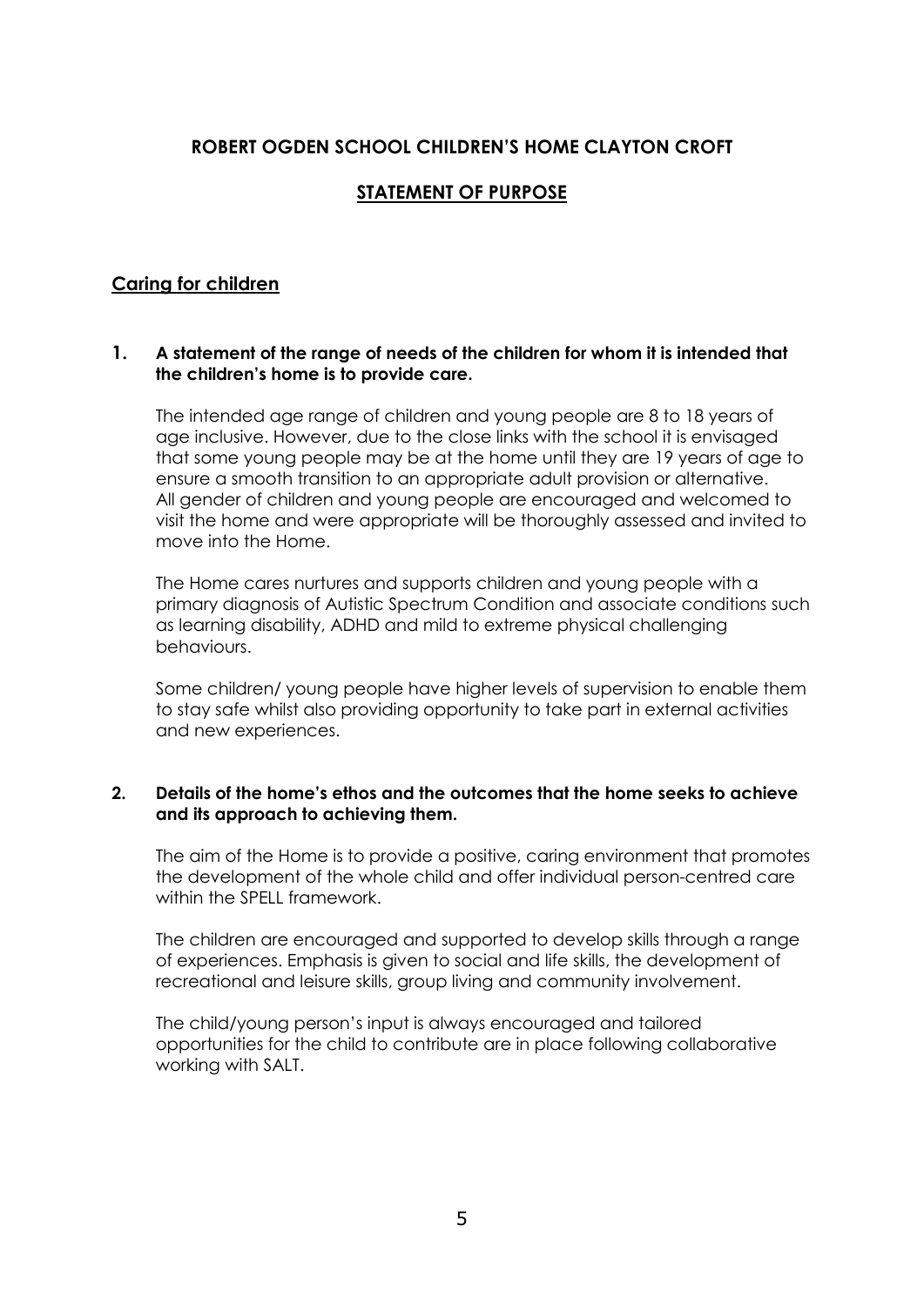#### **Outcomes for children.**

.

#### **Children to develop independence and daily living skills.**

This is achieved by staff involving the children in all aspects of their life. The children are supported to develop skills, through a range of experiences to enable them to live as independently as possible. This involves activities such as preparing snacks and meals, teaching the children and young people the importance of personal hygiene, shopping skills and budgeting.

Children and young people are actively encouraged to choose activities they want to take part in and are provided with the visuals to do so, the children have weekly key worker meetings where they choose activities and meal choices.

Some children and young people find choosing in advance difficult so they have been provided with a visual activity diary that contains pictures of their activities so they are aware of what is happening on a daily basis.

Staff know the children and young people very well and have strong positive relationships with them, when necessary staff will advocate on behalf of the child and will plan activities that they know provides fulfilment and enjoyment.

When the young people leave Clayton Croft at 19 years of age it is with the aim that they leave us as well-rounded individuals who have developed in all areas socially, emotionally and mentally and are ready for the next chapter of their lives.

#### **Children to have their communication and social interaction needs met**

The children at Clayton Croft are supported by a highly trained staff team as well as Speech and language therapists and communication assistants. Each child has a communication profile written by the Speech and language therapist which is developed from observation and direct work with the child/young person.

Before a child moves into Clayton Croft the management will undertake a thorough assessment of needs and will speak to parents and carers as well as professionals on how best to support the child's communication needs, once this information is established then resources are developed by SALT and staff to ensure the child has the tools they require to communicate effectively and make their needs known.

Currently at Clayton Croft some children communicate their individual needs verbally but also require written programmes of activities and menus, other children use PECS books and Makaton to communicate whilst one young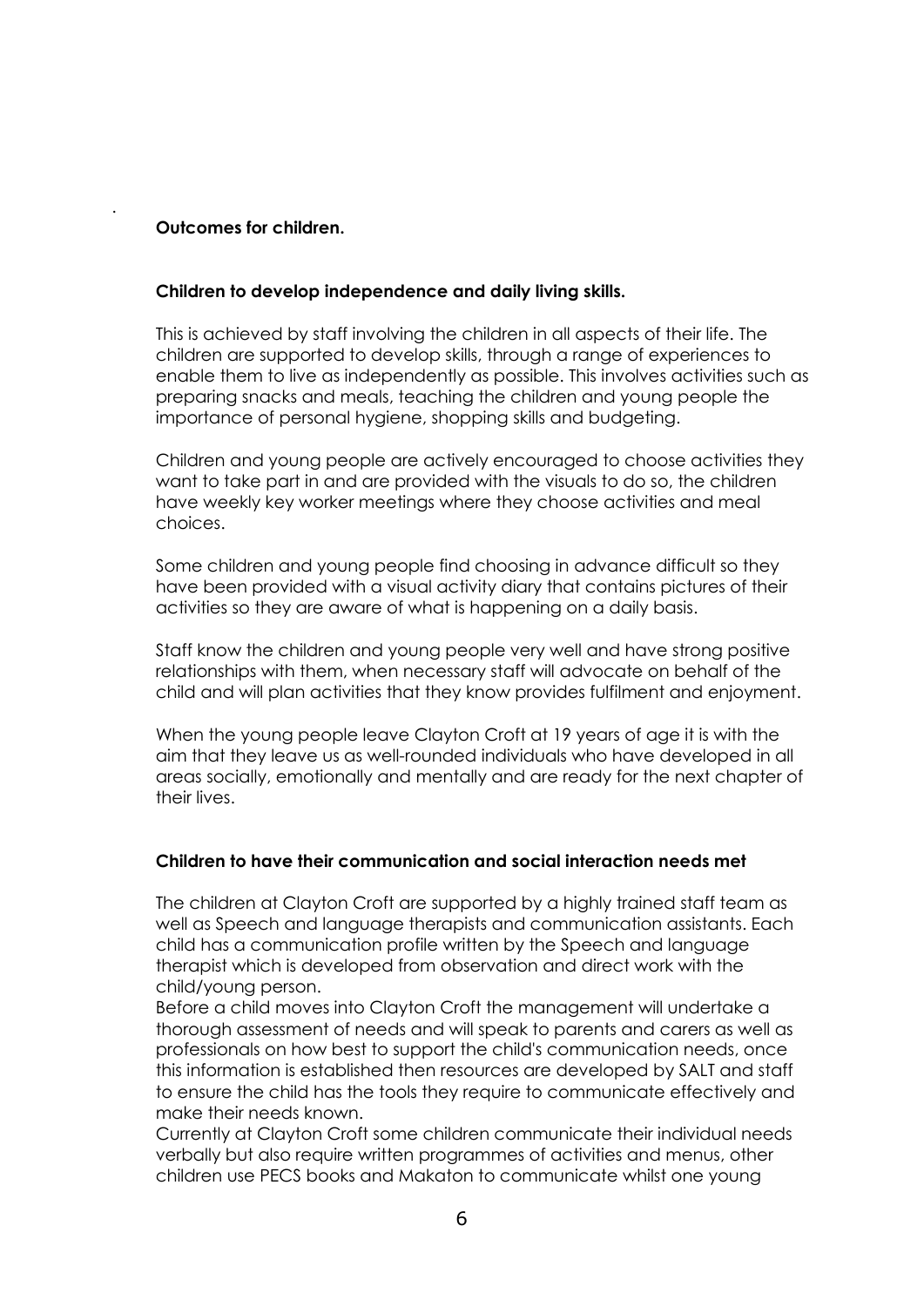person uses a photo schedule that tells him exactly what he is doing and the staff who will be supporting him.

Food choices are also displayed in PECS, photo and the written word depending on the needs of each child.

Communication can be ever changing and as a registered manager I am always looking at ways to develop communication and provide opportunities for each and every child/ young person to develop.

#### **Children to have their health and well-being needs met.**

This is achieved by children receiving appropriate health care when unwell, an adequate and nutritious diet, exercise, immunisations where appropriate and developmental checks, dental and optical care and for older children, appropriate advice and information on issues that have an impact on health, including sex education.

Both area 1 and area 2 have two medical rooms were the children/young people's medication is stored safely, staff who administer medication have completed relevant training and undergone an assessment of knowledge and practice.

Health needs are discussed with parents/carers and the child's GP or appropriate medical professional, each child has an individual health care plan which is updated regularly in line with changes to a child's health and well being.

The night staff monitor the children's sleep patterns and intake of fluid and fruits and vegetables this is to ensure any concerns are addressed and actions to support can be implemented

Staff endeavour to safeguard the welfare of the children and make children feel safe and secure whilst in our care through a high standard of care, Risk Assessments and Safeguarding Procedures.

#### **Children to access and enjoy education.**

All the children attend the Robert Oaden School for their education.

Children are encouraged to discuss what they like and dislike about school and this is shared with the class teachers, Clayton Croft staff and school staff work very closely together to ensure a seamless service across both sites, regular meetings are held between residential and school to discuss the progression children are making academically. The child's progress is monitored through looked after children meetings and the child's annual review.

Children are encouraged and supported to complete contributions towards their annual review and to complete Ofsted questionnaires.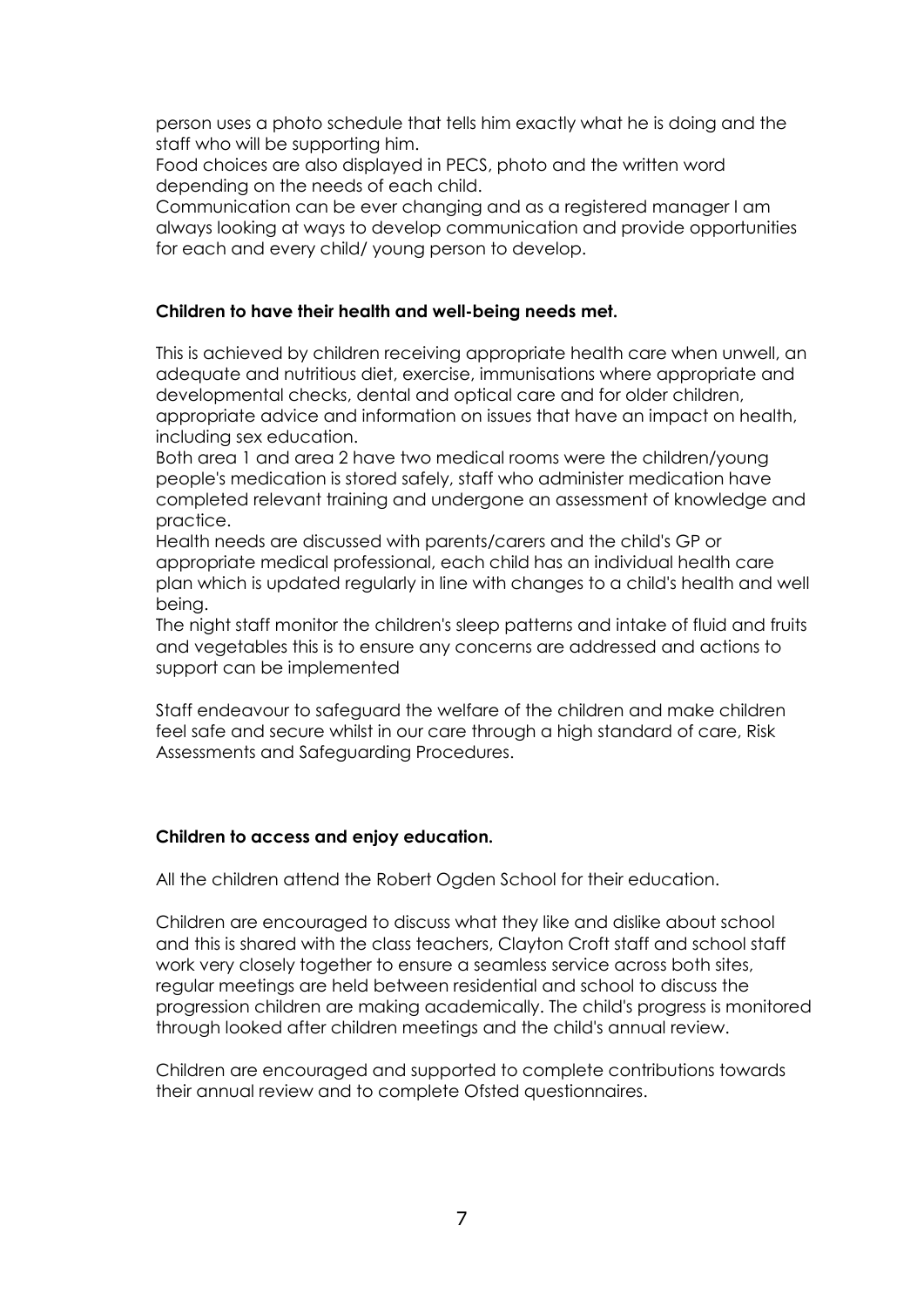**3. A description of the accommodation offered by the home, including: -**

#### **(a) How accommodation has been adapted to the needs of children cared for by the children's home.**

Clayton Croft has been purpose built to meet the needs of Autistic children. This is reflected in the lighting provided, décor, corridors widths and layout.

The school employs a Facilities Manager and a team of maintenance staff who are highly skilled and able to adapt different environments to meet the children's needs.

#### **(b) The age range, number and sex of children for whom it is intended that accommodation is to be provided.**

The intended age range of children and young people are 8 to 18 years of age inclusive. However, due to the close links with the school it is envisaged that some young people may be at the home until they are 19 years of age to ensure a smooth transition to an appropriate adult provision or alternative. All gender of children and young people are encouraged and welcomed to visit the home and were appropriate will be thoroughly assessed and invited to move into the Home.

#### **(c) The type of accommodation, including sleeping accommodation.**

Clayton Croft comprises of a complex of two integrated areas and central recreation facilities such as a sensory room and an activity area. These areas are called area 1 and area 2.

Each area can accommodate up to four children of different gender up to 52 weeks a year, seven days a week.

Each area has a lounge, kitchen, dining area, bathroom and four en-suite bedrooms.

Both area 1 and area 2 have PC's so the children can play games, watch videos and complete homework where relevant, the internet usage is monitored closely by the school's IT technician and each child who likes to use the PC has an e-safety plan in place.

The service has recently purchased Disney Plus after this was requested by the children, again this is monitored very closely in line with the chronological age of the children who live at Clayton Croft.

There is a family room, for relatives visiting the children to spend time with their child.

Each child has their own bedroom which is equipped with a walk-in shower, wash basin and toilet, the children are actively encouraged to choose the colour of their room and their own bedding, towels and bath mats to ensure it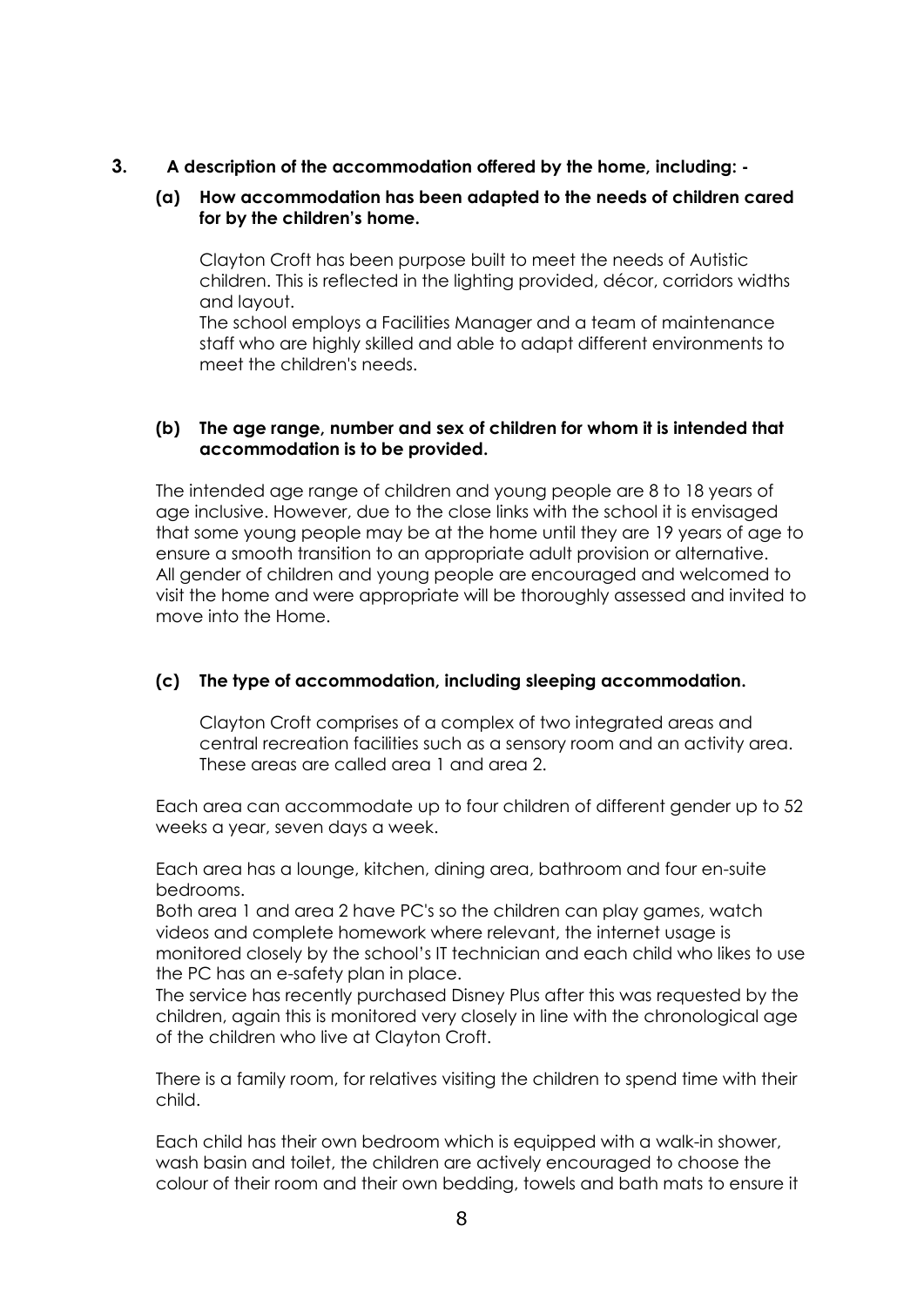is personal to them. Some children choose pictures and posters for their walls whilst some have TV's and games consoles, each room is decorated with involvement from the child and if this isn't possible through discussion with parents/carers and the child's key staff.

For extra privacy each child has the option to lock their own door from the inside.

Children have their own locked cabinet where they can store valuables if they wish.

In the main office is a safe that children can store their pocket monies in.

There are certain restrictions in place within the home for the safety of the children, parents and the local authority {where relevant} have been made aware of these restrictions.

The activity lounge is a large area were the children can relax and watch TV or play board games, do arts and crafts or play on a games console.

Clayton Croft has a main kitchen that is currently under development to become a teaching kitchen, the idea of the teaching kitchen is to provide a space were children can spend time with family or friends from outside the home whilst also learning how to use utensils and cooking equipment safely.

The grounds offer a central garden with adventure playground equipment, sunken trampoline, courtyard and each area have a private garden. The children also have access to the main school playground, the sports hall and the football pitch.

#### **4. A description of the location of the home**

The home is on the grounds of the National Autistic Society's Robert Ogden School in the village of Thurnscoe, South Yorkshire.

#### **5. The arrangements for supporting the cultural, linguistic and religious needs of children accommodated in the children's home.**

Where desired by the child and / or family arrangements are made for children to follow any preferred religious persuasions.

Where certain diets or exclusions of foods from the diet are required the Home will make every attempt to follow these following medical or cultural advice.

All reasonable steps will be taken to enable children to attend their preferred place of worship.

The service tries to incorporate themed events to teach the children about different cultures and religions this can take place through joining activities with the school for a planned theme day, learning about different foods to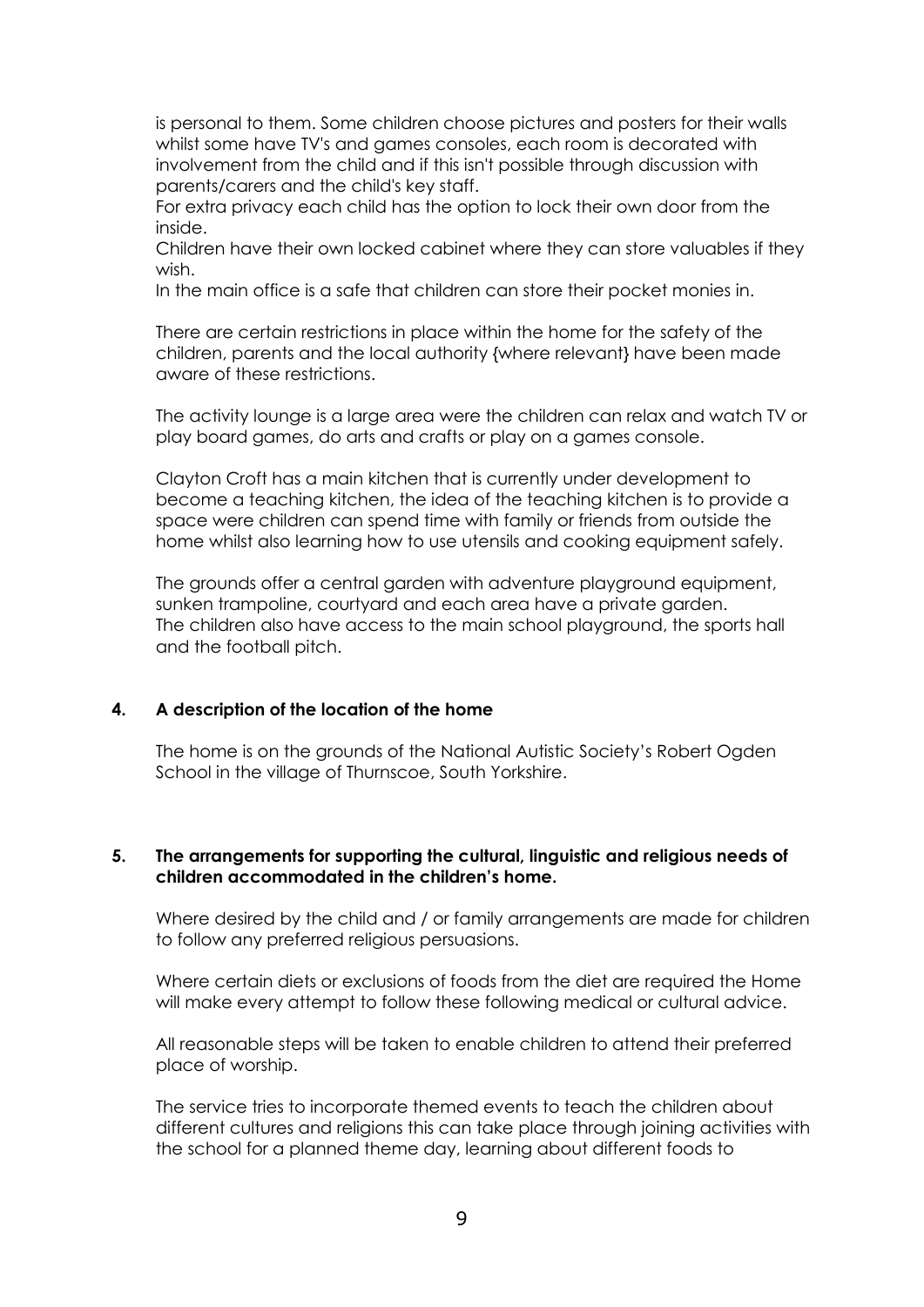encourage the children to try new things and celebrating events such as Diwali and the Chinese New Year.

#### **6. Details of who to contact if a person has a complaint about the home and how that person can access the home's complaints policy**

If a person has a complaint about the home they should contact

Emma Knott, Registered Manager emma.knott@nas.org.uk

01709 870720

The complaints policy can be accessed on the Robert Ogden School's website

#### **[www.robertogdenschool.org.uk](http://www.robertogdenschool.org.uk/)**

Or by phoning the telephone number above to request a copy

#### **7. Details of how a person, body or organisation involved in the care or protection of a child can access the home's child protection policies or the behaviour management policy**

The Safeguarding children and the behaviour management policy can be accessed on the Robert Ogden School's website.

#### **[www.robertogdenschool.org.uk](http://www.robertogdenschool.org.uk/)**

Or by phoning 01709 870720 to request a copy

#### **Views, wishes and feelings**

#### **8. A description of the home's policy and approach to consulting children about the quality of their care.**

Due to each individual's needs, cognitive ability and sensory diet at times it can be difficult to gain the child/young persons opinion on the care and support they receive, however the staff supporting the children know them very well and are able to advocate on their behalf.

Children participate in keyworker meetings where they make independent choices on meals and menus and activity choices.

The Speech and language therapy team also produce individualised communication boards, PECS books and social stories to enable the children to understand what is being asked of them.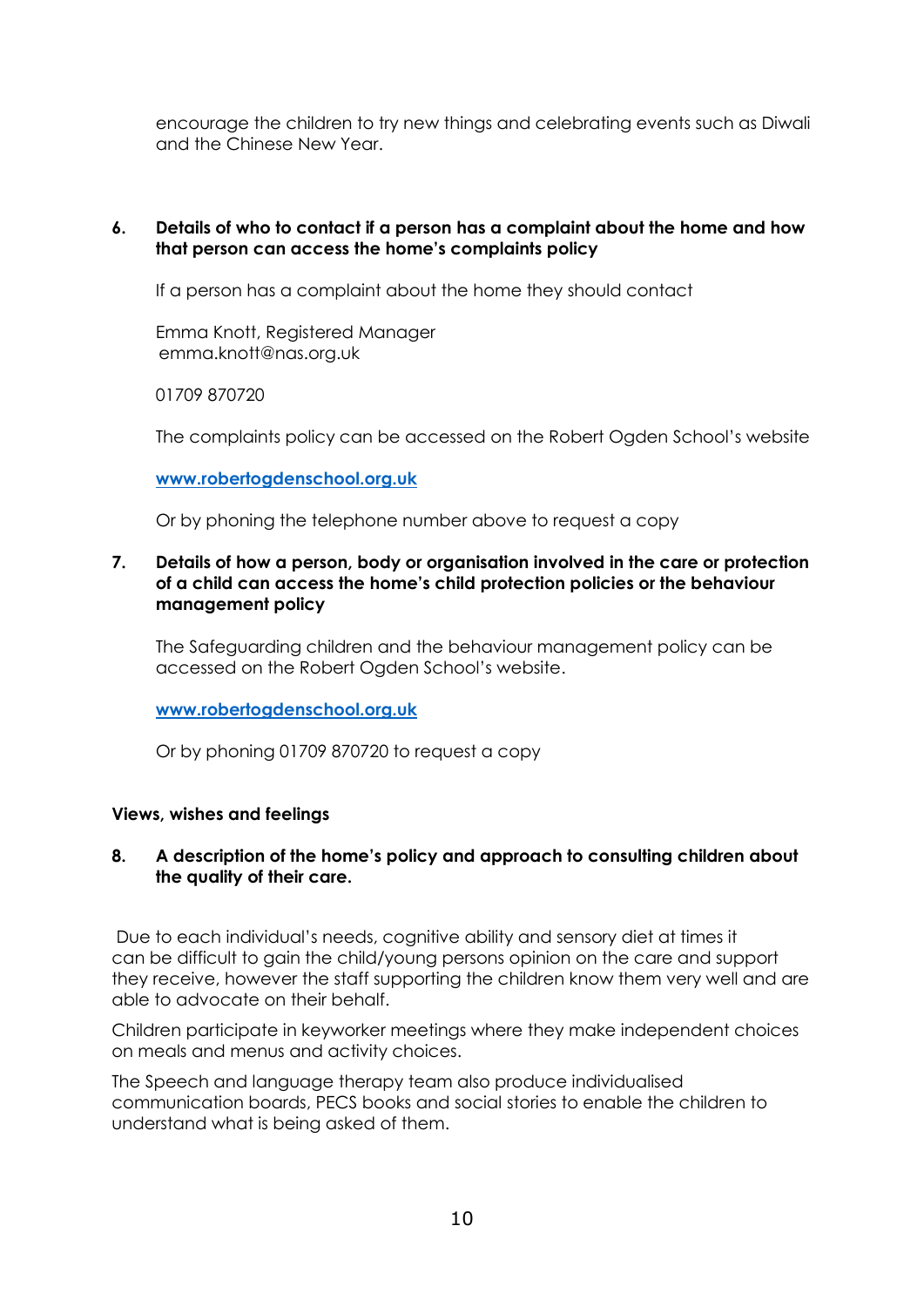Most children living at the home have schedules in place to inform them of what activities they are taking part in as well as meals. Schedules are tailored to each child.

For example, some are written, some are in photograph format, some PECS symbols and some children use now and next boards.

The registered manager will be introducing work to the children on how to recognise emotions so that they are able to inform staff if they are happy about activities and food and also to enable staff to support the child before emotions can escalate into an incident.

The Registered manager will also be introducing individualised pain charts to each pre-verbal child so they have the opportunity to inform staff of when they feel unwell and what and where hurts.

SALT provide the children with questionnaires to complete for annual review contributions, alongside these the Registered manager wants to introduce the use of video evidence to show the children taking part in activities, making choices and having fun this is in the hope that it will again showcase the children consulting about their care and support.

The following approaches are used to enable children to make their wishes and needs known:

- Choice boards/ Activity boards/Now and next boards
- Annual review contributions
- Individual meetings with their Key Worker
- Introduction of emotion keyrings/charts
- Introduction of video evidence
- Introduction of pain charts
- Introduction of visual activity programmes to gain the child's opinions

#### **9. A description of the home's policy and approach in relation to: -**

(a) anti-discriminatory practice in respect of children and their families;

Employees of the NAS shall not discriminate against any person we support or their families on the grounds of race, nationality, age, beliefs, sexual orientation, or social standing and shall work in such a way as to give equal opportunity for each individual to achieve the maximum benefit and potential consistent with respecting the dignity and value of fellow human beings.

(b) children's rights

The home's policy is to protect and promote the physical, emotional and social well-being and rights of children. This will be achieved by a proactive approach in upholding the rights and entitlements of the child and to prevent possible abuse, neglect or inappropriate treatment wherever possible Children are entitled to the rights laid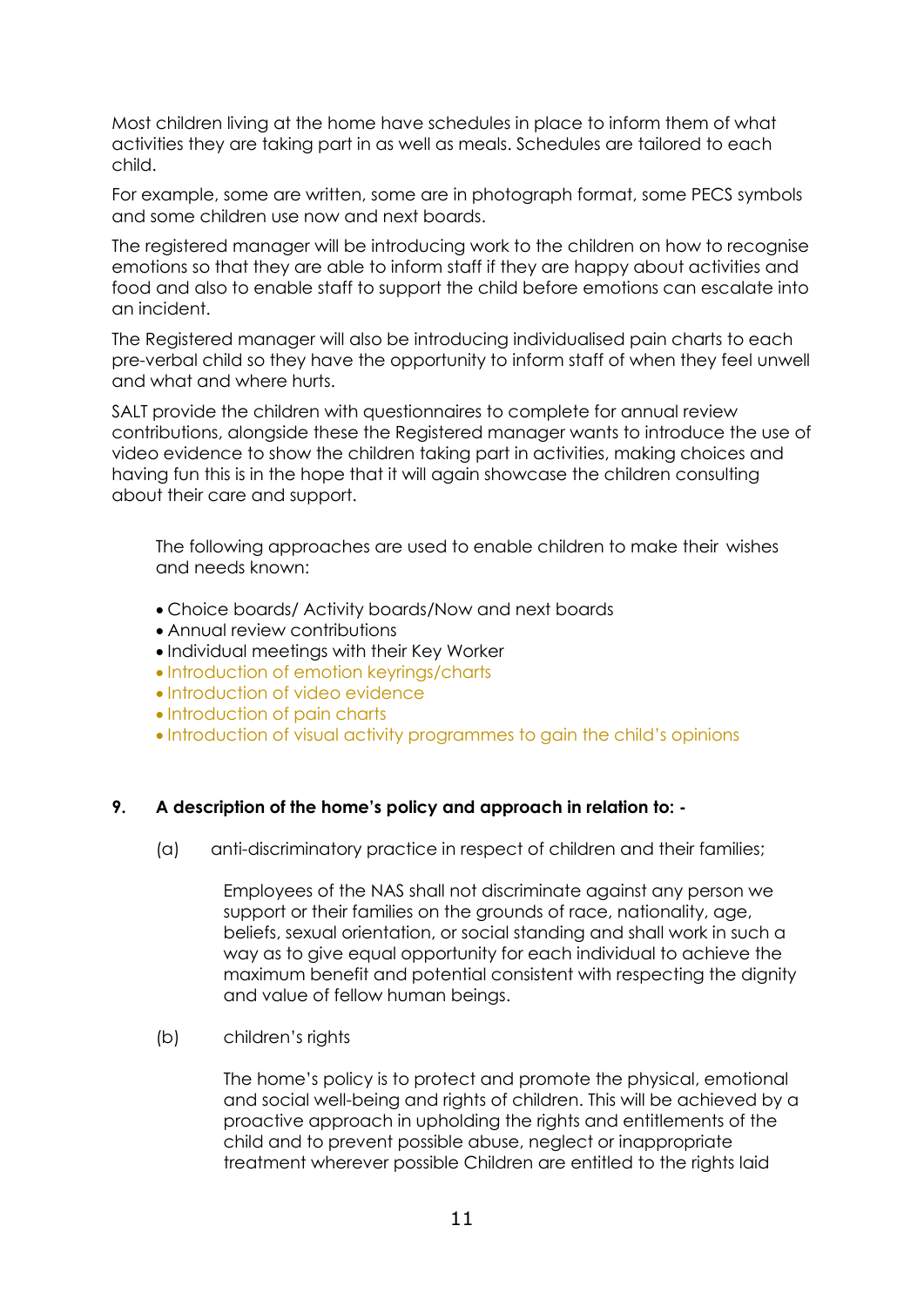down in the UN Charter for Human Rights included in the "Charter for Persons with Autism", Autism-Europe Congress 1992.

# **Education**

#### **10. Details of provision to support children with special educational needs.**

All of the children have an Educational health Care Plan (EHCP) that outlines how their special educational needs will be met.

The children currently all attend the Robert Ogden School for Autistic children run by the National Autistic Society. All staff in Robert Ogden School and residential services are specialists in supporting social, life skills, communication, emotional wellbeing and behavioural needs as experienced by many of our young people on the Autistic Spectrum.

Where additional assessment, training or support is required staff have access to the Personalised Support Team. The team consists of an Educational Psychologist, Behaviour Co-ordinators, Speech and Language Therapists, Communication Co-ordinator, Occupational Therapist, First Aider, IT Coordinator, Studio 3 trainers, people handling trainer, Training co-ordinator and Catering Co-ordinator.

The team are an integral part of the school linking with staff informally and proactively through school and residential provisions.

Members of the Personalised Support Team are actively involved in the child's care and support outside of the normal school day.

#### **11. If the home is registered as a school, details of the curriculum provided by home and the management and structure of the arrangements for education.**

Not applicable.

#### **12. If the home is not registered as a school, the arrangements for children to attend local schools and the provision made by the home to promote the children's educational achievement.**

Children attend the Robert Ogden School, Clayton Lane, Thurnscoe, South Yorks.

The Home seeks to offer a range of books, DVD's and Internet access to help the children complete their homework. There are several areas where homework can be undertaken.

The children may have joint targets with school. Staff have close links with the school.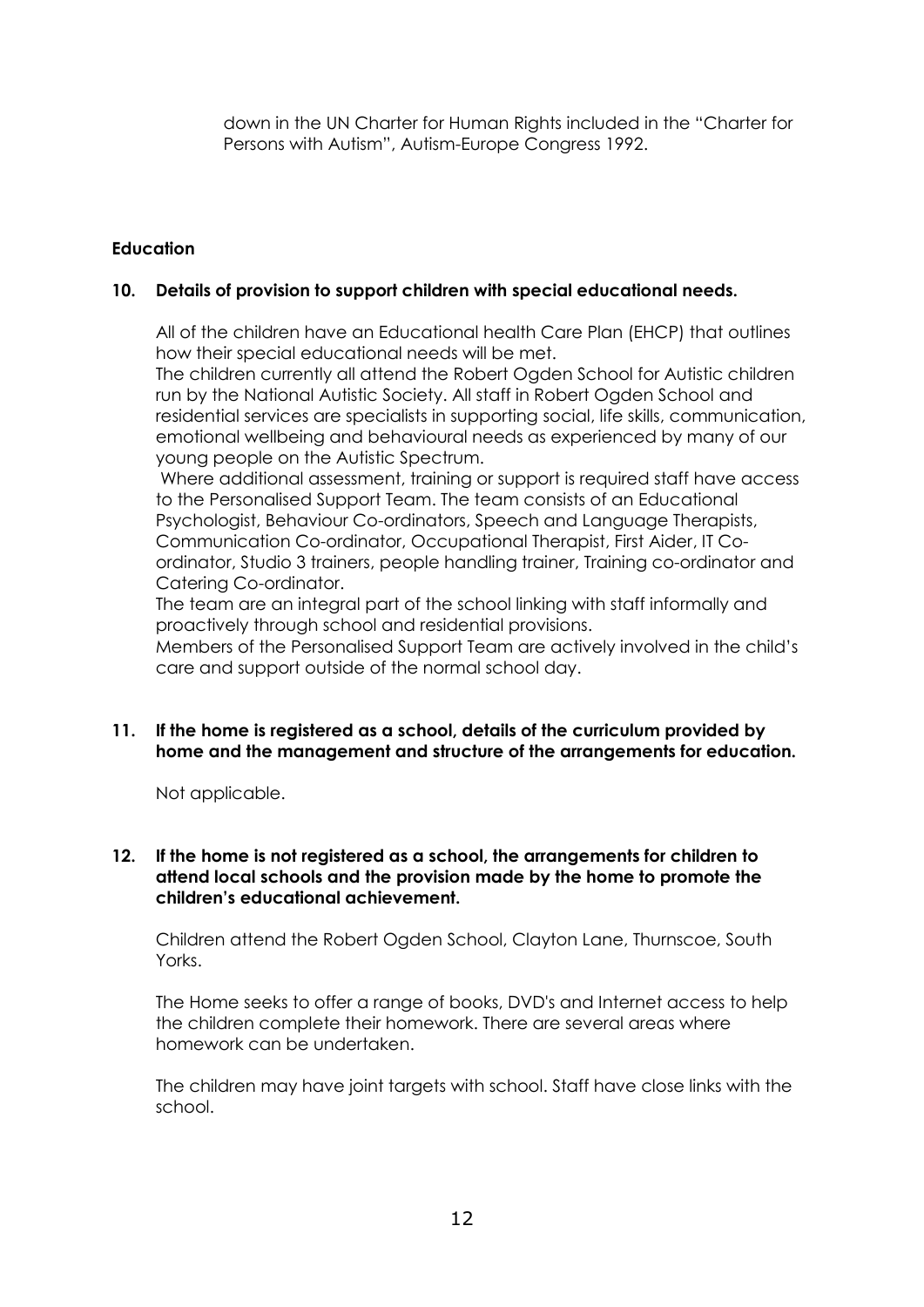#### **Enjoyment and achievement**

#### **13. The arrangements for enabling children to take part in and benefit from a variety of activities that meet their needs and develop and reflect their creative, intellectual, physical and social interests and skills**

Due to the nature of autism children at the Home often need extra support in order to participate in the above. Recreation and free time need to be structured to encourage participation and maximum benefit from the activity, weekly programmes of activities both within the Home and in the wider community are provided. Staff seek to ensure that programmes are broad, balanced and reflect the needs of both the group and individual and allow for free time and choices.

#### **Health**

#### **14. Details of any healthcare or therapy provided, including –**

(a) Details of the qualification and professional supervision of the staff involved in providing any healthcare or therapy; and

There are no staff involved in providing any healthcare or therapy

(b) Information about how the effectiveness of any healthcare or therapy provided is measured, the evidence demonstrating its effectiveness and details of how the information or the evidence can be accessed

The Registered Manager supported by senior staff is responsible for ensuring that the health of each child is promoted and maintained and that records regarding health are maintained.

Staff receive training in administrating medication.

A number of staff within Clayton Croft have a full three -day Health &Safetyfirst Aid Certificate. Other staff have received basic First Aid training. All children who are at the Home 52 weeks are registered with a local GP, Optician and a Dentist. Regular health checks including dental are carried out.

Records are maintained of all visits to hospital, doctor, dentist etc.

Records are maintained of medication and first aid given. Any illnesses are recorded.

The storage, giving and recording of medication is monitored by the Deputy Manager.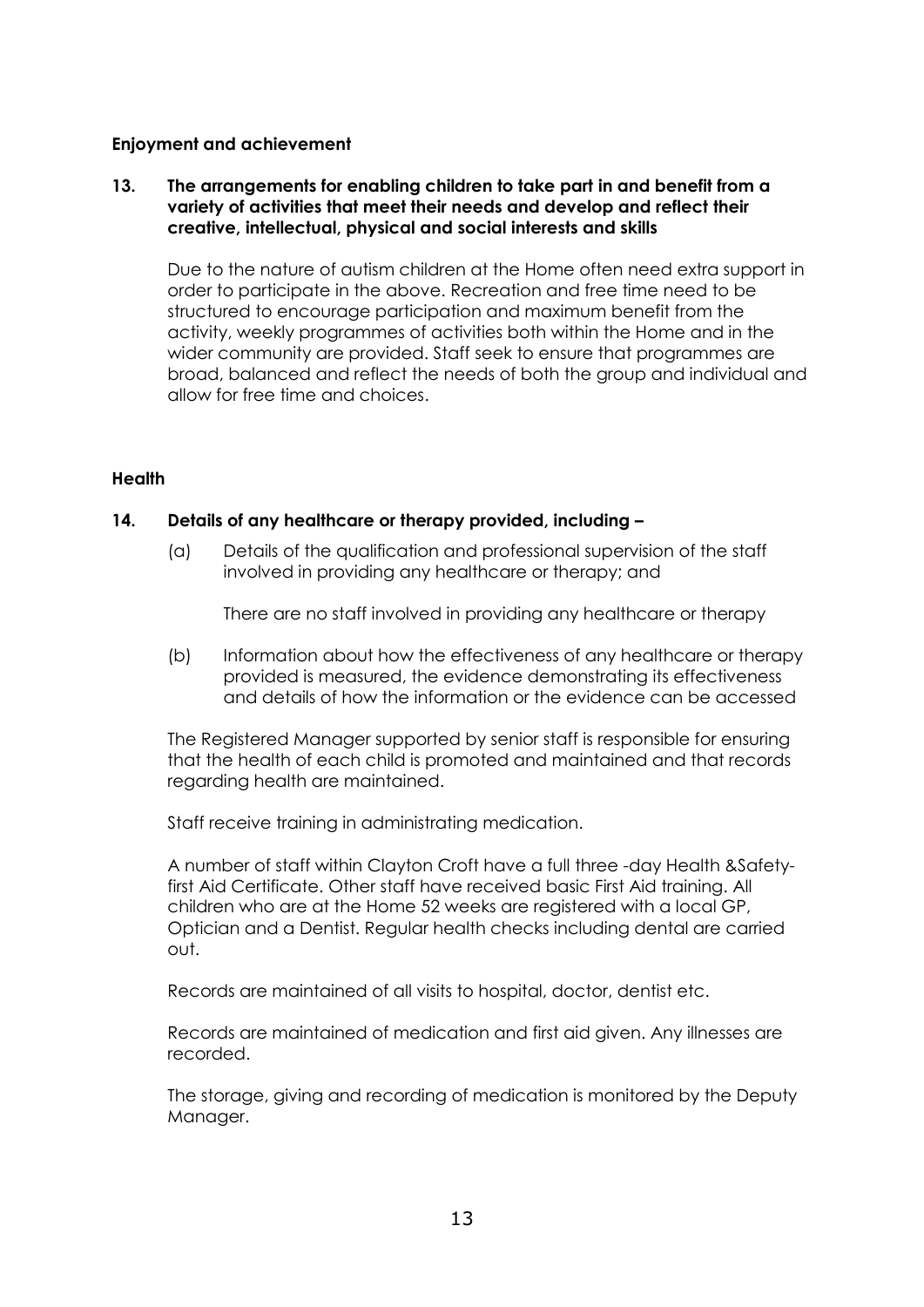#### **Positive relationships**

#### **15. The arrangements for promoting contact between children and their families and friends**

Any restrictions on contact between the child and those significant to them will be detailed in the placement plan and must be strictly adhered to.

The following procedures are in place to enable and encourage the child to remain in contact with those significant to them. It is the right of the child to remain in contact with those significant to them and due to differences in communication and social understanding of Autistic children staff will usually need to provide encouragement and facilitate this.

Some children receive weekly visits to the home, some children have overnight stays at home whilst others meet out of the home for meals out. One child has regular telephone and email contact with his parents whilst another has fortnightly video calls.

Staff continue to share ideas with families on how to ensure contact goes ahead and to promote positive relationships between the children and their families and friends.

a) General

Contact may take any of the following forms:

By telephone

A comfortable and private place is provided and staff are able to be present if requested by the child, or if the child needs support to make and maintain the call.

By letter

Where the child is able they are encouraged and supported to write or send pictures, photographs etc. to those significant to them.

Any letter addressed to a child is passed in an unopened envelope (after entry is made in the mail received book). Staff will only open letters if restrictions on contact apply and are detailed in the placement plan. Where appropriate staff will support the child in reading the letter or have it read to them. Staff are aware that all information in letters is confidential to the child unless there is cause for concern.

#### Visits Home

Parents / carers are encouraged to plan for the child to visit home well in advance of the visit this is to ensure the home has resources in place such as social stories to inform the child of the visit and to ensure adequate staffing is available to support. Late arrangements will be facilitated whenever possible.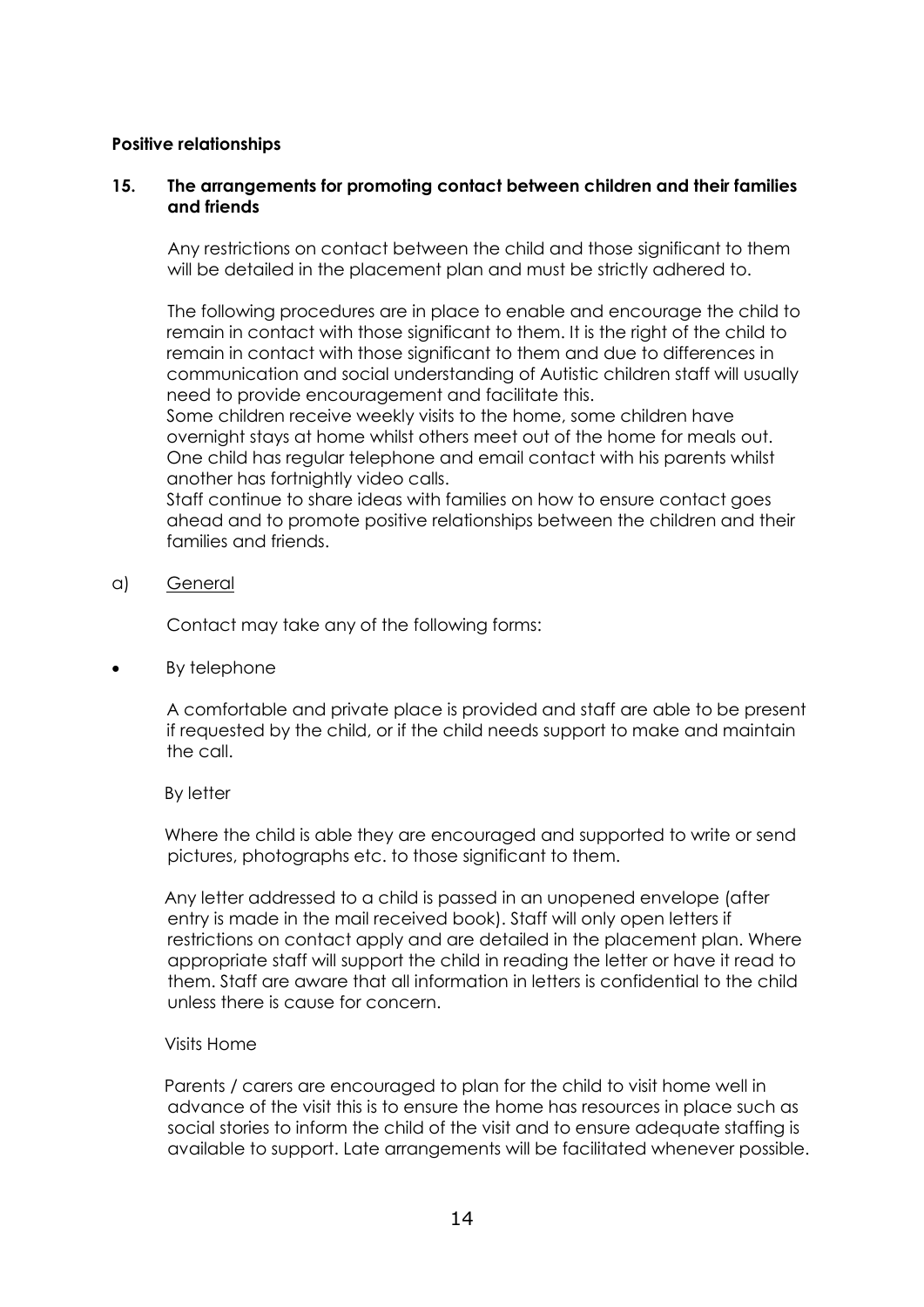Staff ensure that they have clear details of the day and time the child is expected to return.

#### b) Visits by Parents

- Parents are encouraged to let staff know when they are planning a visit to ensure that the child will be at the Home.
- Unannounced visits are facilitated wherever possible.
- The parents and child are provided with a private and comfortable place in which to see each other.
- Staff offer support to parents to ensure that the visit is as enjoyable for both parent and child as possible.
- One child has teams visits with his parents.

#### c) Supervised Visits

The Home will seek to offer supervision for visits where this is identified in the placement plan and arrangements regarding cost etc. have been made with the relevant Children's service department.

From time to time the Home may organise activities to promote contact between the child and those significant to them. All contact with those significant to the child is recorded in the Contact with Parents / Significant Others Book.

#### **Protection of children**

#### **16. A description of the home's approach to the monitoring and surveillance of children**

Electronic Keypad and magnetic devices, all of which unlock when the fire alarm is activated, are fitted to all external front doors. This is to stop intruders entering the building. The children have access to all areas of the building except the office, staff room, boiler room, main kitchen and medical rooms unless accompanied by staff. The garden and grounds are accessible during waking hours and children are actively encouraged to ask / use communication aids to go outside using the external doors.

Individual children may have an audio or camera monitor overnight to support with their health and care plan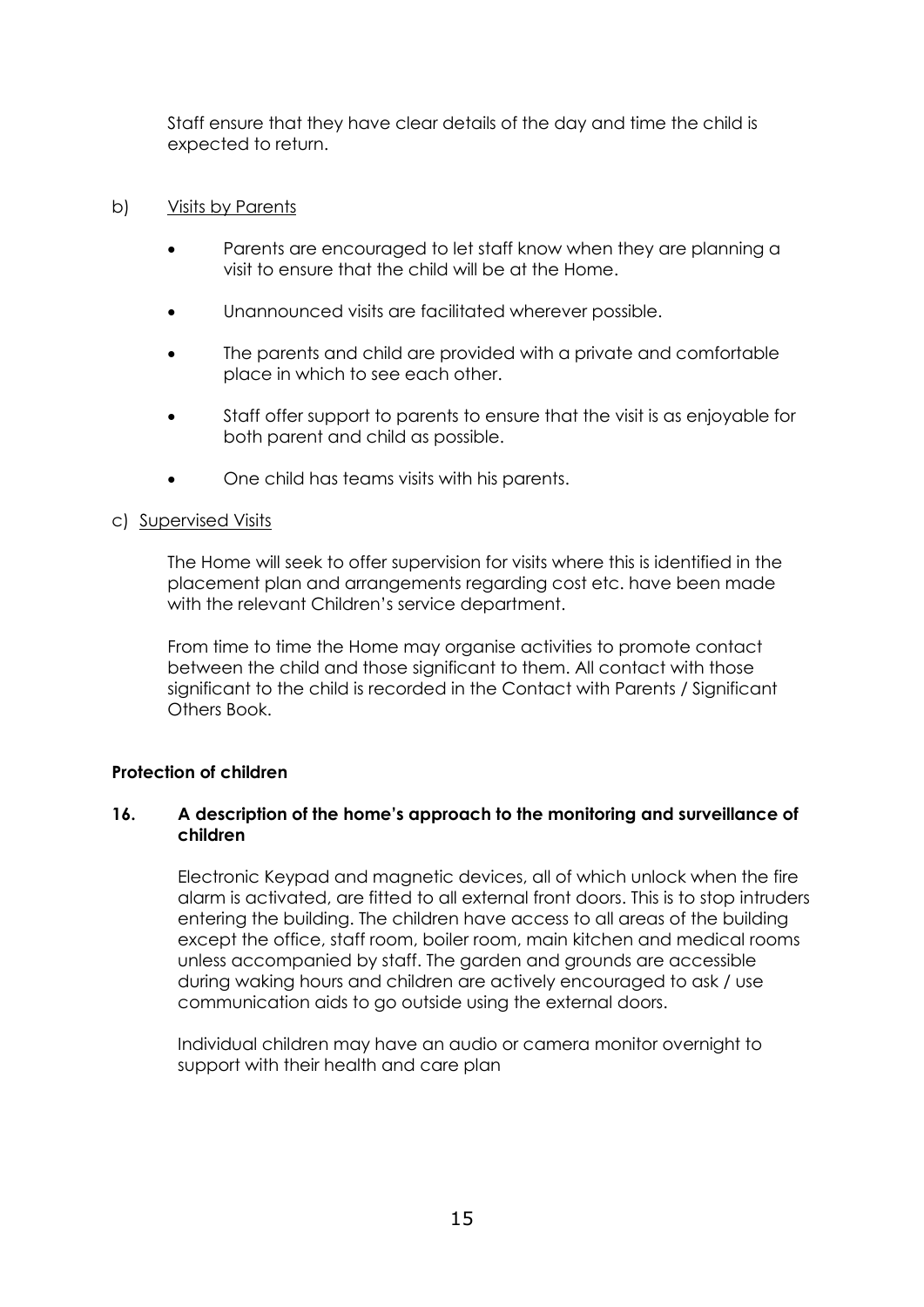#### **17. Details of the home's approach to behavioural support including information about: -**

(a) the home's approach to restraint with respect to children accommodated there;

Through the implementation of the SPELL Framework and positive programming the Home seeks to keep to a minimum the occasions on which physical controls and restraint are used. Nevertheless, methods of physical control and restraint are required in order to protect the child, other children and staff from harm. The Home uses Studio 3 techniques

Restrictive physical intervention is used as a last resort and approaches used are in line with the BILD/NAS guidelines. The use of restrictive physical intervention is recorded on CPOMS (Child Protection Online Management System), an electronic system which is monitored by designated staff.

Restrictive physical intervention is only used in order to prevent or minimise injury to a child, or to prevent a child from putting themselves or others in a situation that could significantly endanger them. Restrictive physical intervention is also used to prevent a child from harming other children or staff.

Only staff that are trained in its use are permitted to use restrictive physical intervention or bespoke support. For more details of Behaviour Policies and the use of Restrictive Physical Interventions please see the Behaviour Policy.

All manner of physical intervention is closely monitored by the school's behaviour team and studio 3 trainers. All manner of restraint is also discussed with the independent regulation 45 visitor.

(b) How persons working in the children's home are trained in the use of restraint and how their competence is assessed.

All staff receive training in understanding behaviour and the use of restrictive physical intervention.

Initially staff receive 3 days training in Studio 3 techniques. This includes assessment at the end of the three days. Staff receive a refresher day every15 months and this also includes assessment at the end of the day.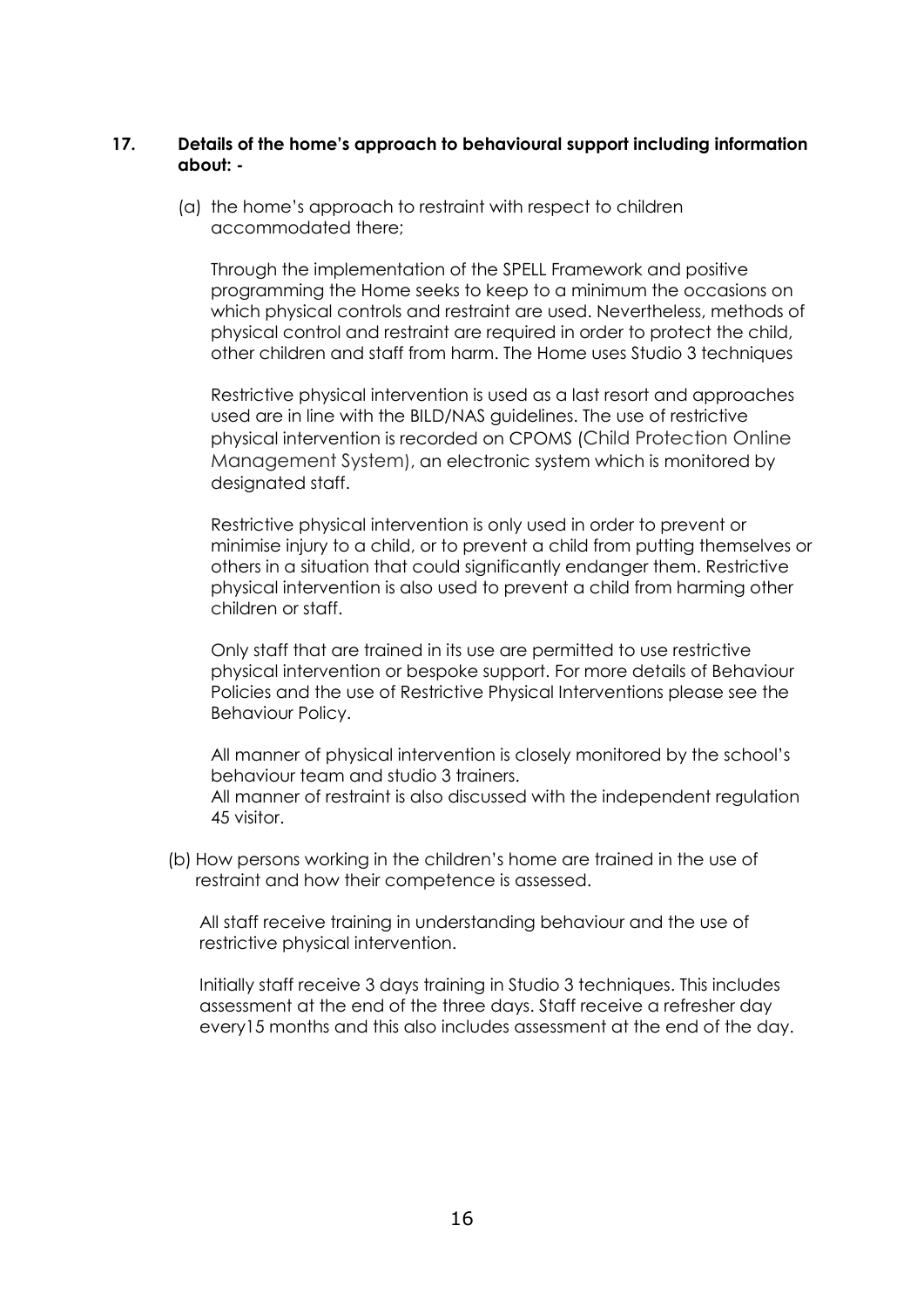#### **Leadership and management**

#### **18. The name and work address of –**

(a) The registered provider

The National Autistic Society City Road London EC1V 1NG

(b) The responsible individual (if one is nominated)

Lorraine Dormand (Interim)

 The Robert Ogden School Thurnscoe Lane **Thurnscoe** 

(c) The Registered Manager

Emma Knott

The Robert Ogden School – Clayton Croft Thurnscoe Lane Thurnscoe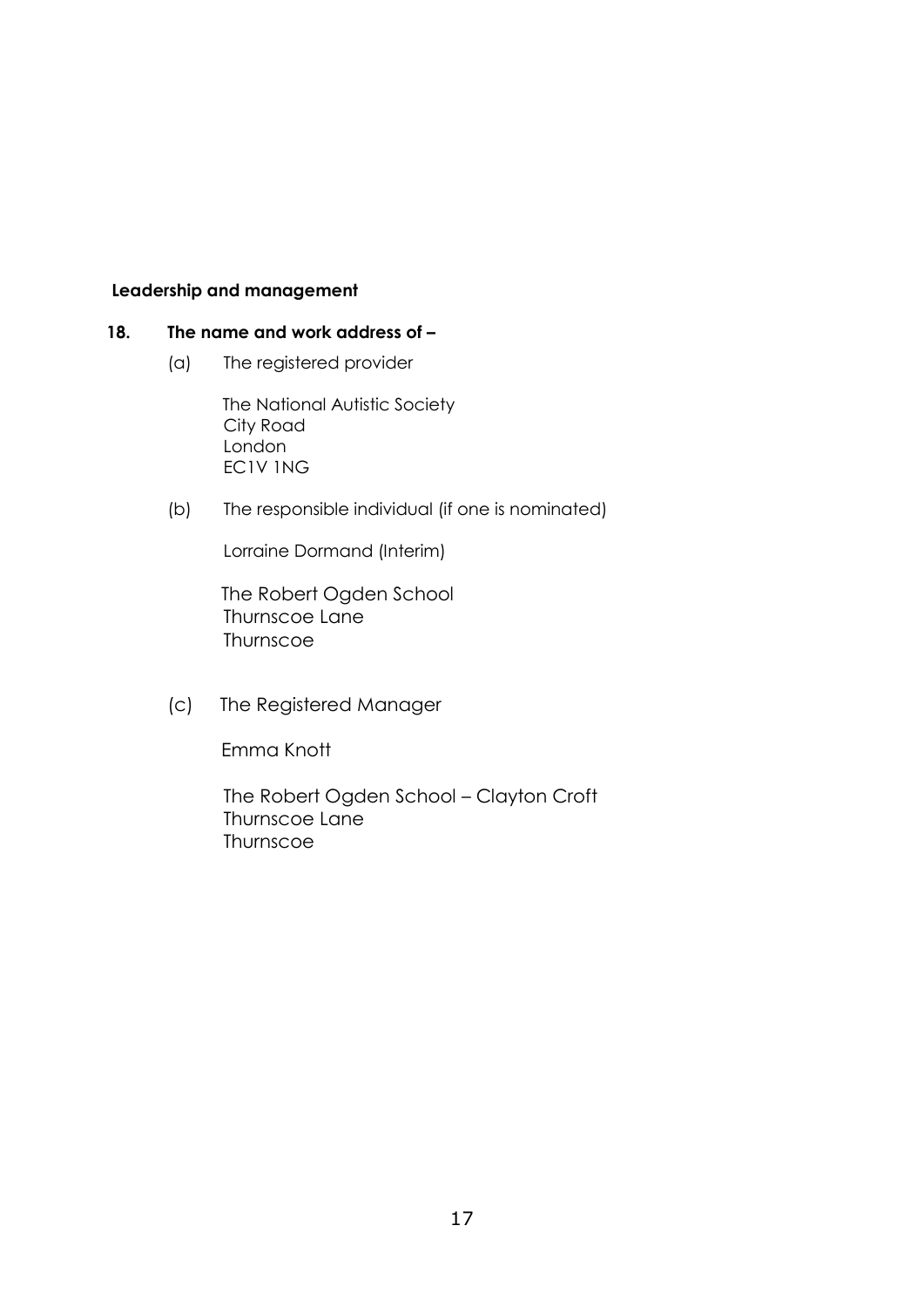#### **19. Details of the experience and qualifications of staff, including any staff commissioned to provide education and health care.**

| <b>Staff Position</b> | <b>Qualifications</b><br><b>Achieved</b>                                                                                                                 | In progress | <b>Staff Experience</b>                             |
|-----------------------|----------------------------------------------------------------------------------------------------------------------------------------------------------|-------------|-----------------------------------------------------|
| Registered Manager    | Level 5 leadership<br>and management.<br>Level 3 advanced<br>diploma children<br>and adults. PCP<br>facilitator<br>qualification<br><b>DSL</b> qualified |             | 18 years.<br>9 years in a<br>management<br>position |
| Deputy Manager        | NVQ 3 Health &<br>Social Care Children<br>& Young People.<br>Leadership<br>qualification<br><b>DSL</b> qualified                                         |             | 13 years                                            |
| <b>Team Leader</b>    | NVQ 3 Health &<br>Social Care Children<br>& Young People.<br>Leadership<br>qualification                                                                 |             | 12 years                                            |

Recruitment of a Team Leader and Senior support on waking nights is ongoing.

The service currently employs 32 staff including a house keeper and 2 domestic staff.

Out of the care staff there are currently 23 qualified to a level 3 Diploma in residential childcare or equivalent.

5 staff are registered and are working towards completing the level 3 Diploma. The service has 6 staff qualified as first aiders who work across each shift to ensure adequate support, all other staff complete a 1 day first aid session during there induction plus refreshers, the deputy manager has completed paediatric first aid. The registered manager has received first aid training on the use of a de-fib and some support staff and domestic staff have also received de-fib training from the school's medication co-ordinator.

The registered manager and deputy manager are both trained in safer recruitment.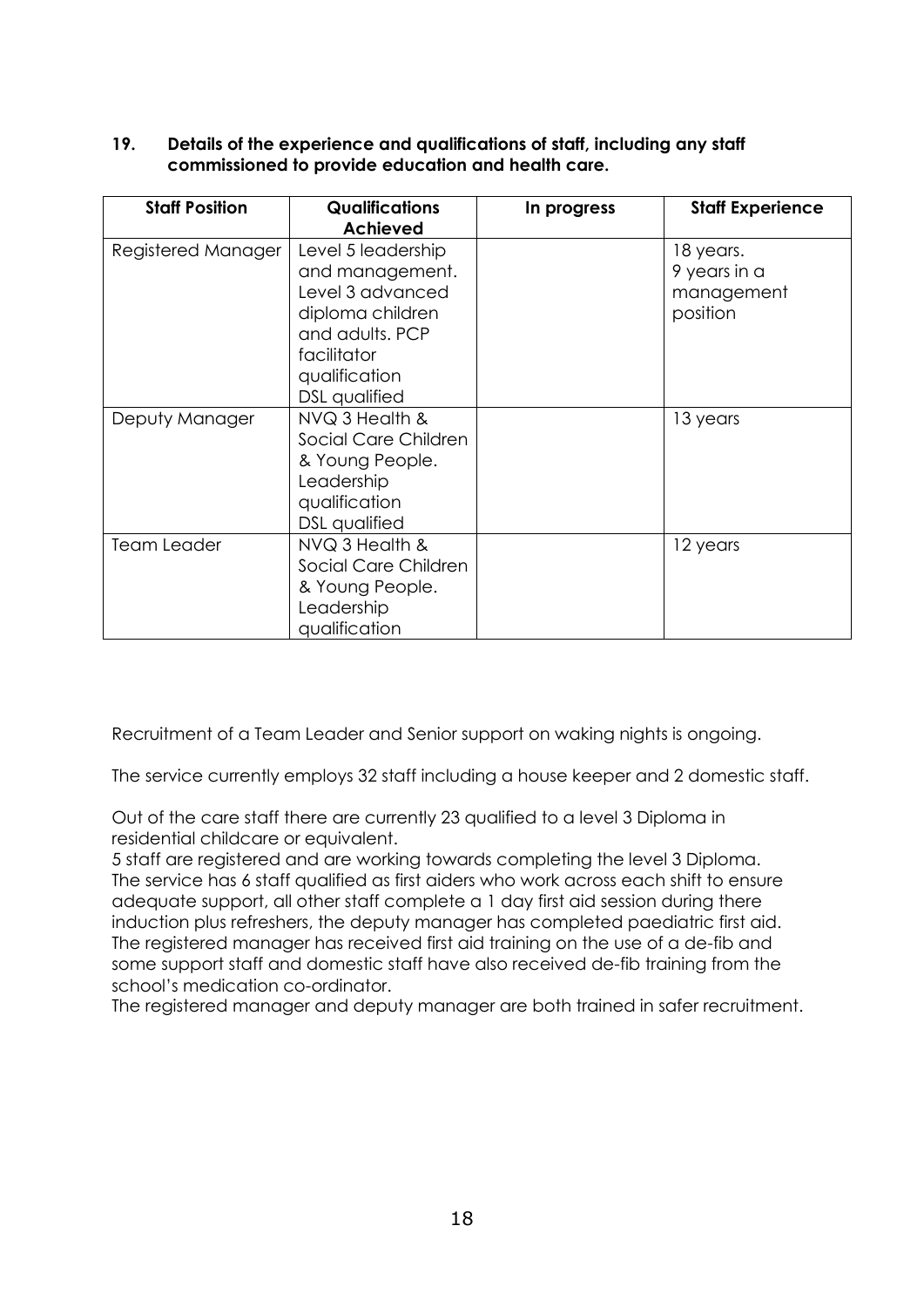#### **20. Details of the management and staffing structure of the home, including arrangements for the professional supervision of staff employed at the children's home, including staff that provide education or health care.**

The Home is managed by the Registered Manager supported by a Deputy Manager who is responsible for the daily running of the Home. The Registered Manager and the Deputy Manager work 37 hours a week and work a flexible rota to meet the needs of the home.

There is 1 Team Leader who are responsible for managing and leading the staff and the children's programmes in each area and the night team. The Team Leaders work on average 35 hours per week and work either 7.15am – 2.45pm or 2.35pm – 9.50pm covering seven days a week. The Team Leader is responsible for the running of the shift. The Deputy and Team Leaders deputise for the Registered Manager in their absence.

Full time Senior Support Workers and Support Worker staff work mornings 7.30am – 3.45pm or 3.15pm – 9.45pm evenings, covering seven days a week on a 3-week rolling rota. Support Staff start at 2pm on a Friday late shift and do a split shift on a rota where they finish at 9.45am and come back at 3.45pm for the evening shift (term time only) Part time staff work either 7.30am – 4.15pm or 3.45pm – 9.45pm on a 3-week rolling rota. The night staff are allocated to each area and work an average 35 hours per week 9.40pm – 7.40am, covering seven days a week. The night shifts are led by Senior Support Workers who report to the Team Leader or management.

The home has access to a Site Supervisor who deals with the maintenance issues; a Housekeeper is employed for 30 hours per week plus 2 domestic staff. One domestic staff has completed safeguarding training.

New staff receive regular supervisions for the first 6 months.

All staff receive supervisions and reflective supervisions every few months or as and when required (This includes appraisal and mid – point review).

#### **21. If the staff are all of one sex, or mainly of one sex, a description of how the children's home promotes appropriate role models of both sexes.**

Not applicable. Both sexes are represented in the staff team.